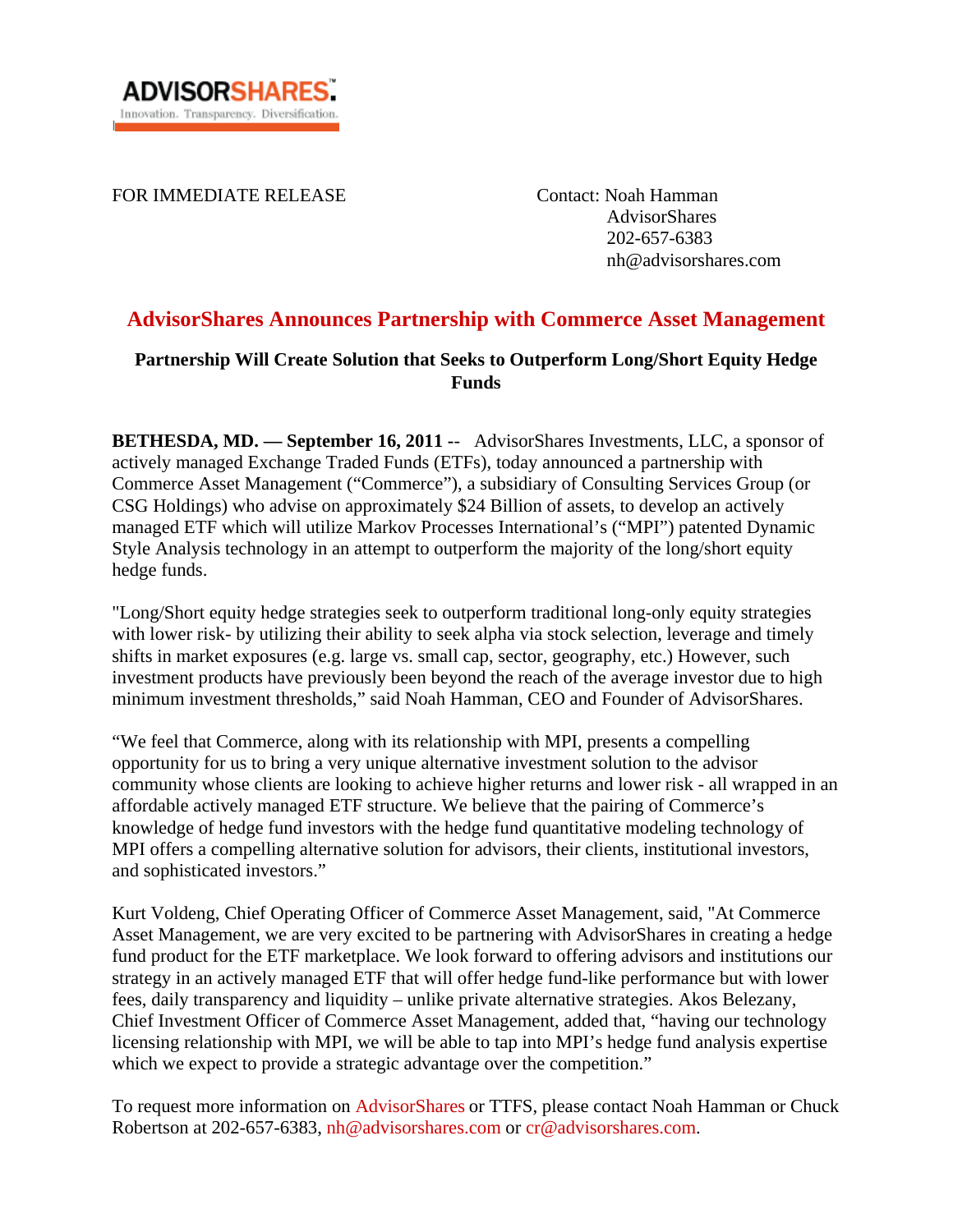#### **About AdvisorShares**

AdvisorShares is one of the leading providers of actively managed ETFs. As of 09/1/2011 AdvisorShares offers 10 active ETFs with over \$370,000,000 of assets under management. AdvisorShares is pleased to offer actively managed ETFs, including the

### **Alternative Strategies**

**Core Tactical Strategies**  Dent Tactical ETF (NYSE: DENT) Cambria Global Tactical ETF (NYSE: GTAA) Meidell Tactical Advantage ETF (NYSE: MATH)

**Core Long/Short Strategies**  Mars Hill Global Relative Value ETF (NYSE: GRV)

**Core Short Strategies**  Active Bear ETF (NYSE: HDGE)

**Core Domestic Strategies**  Madrona Domestic ETF (NYSE: FWDD)

#### **Core International Strategies**

WCM/BNY Mellon Focused Growth ADR ETF (NYSE: AADR) Madrona International ETF (NYSE: FWDI)

#### **Income Strategies**

Peritus High Yield ETF (NYSE: HYLD) Madrona Global Bond ETF (NYSE: FWDB)

AdvisorShares provides educational support to help investors understand ETFs, and the underlying investment strategy for each of the AdvisorShares ETFs. AdvisorShares continues to seek qualified sub-advisor investment partners to offer compelling investment strategies in an active ETF structure. Visit our website at www.advisorshares.com to learn more about us. Follow the AdvisorShares Team on Twitter or 'Like' us on Facebook.

# **About Commerce Asset Management, LLC (Commerce)**

Commerce Asset Management was established in 2010 (formally named CSG Fund Management). Commerce offers discretionary alternative investment management services to institutional investors and high net worth families through fund of funds vehicles, separately managed accounts and customized alternative solutions. Additionally, Commerce owns 85% of Quantitative Alternative Management, LLC ("QAM") an entity formed to design and develop various types of alternative investment products, specifically the QAM Equity Hedge Liquid Strategy.

# **About Markov Processes International, LLC (MPI)**

MPI is a global provider of investment research and technology solutions with offices in the U.S., Europe and Asia. MPI's analytical tools and methodologies are employed by leading institutions and financial services organizations to power their quantitative investment research and reporting. MPI offers the most advanced platform available to analyze hedge funds, mutual